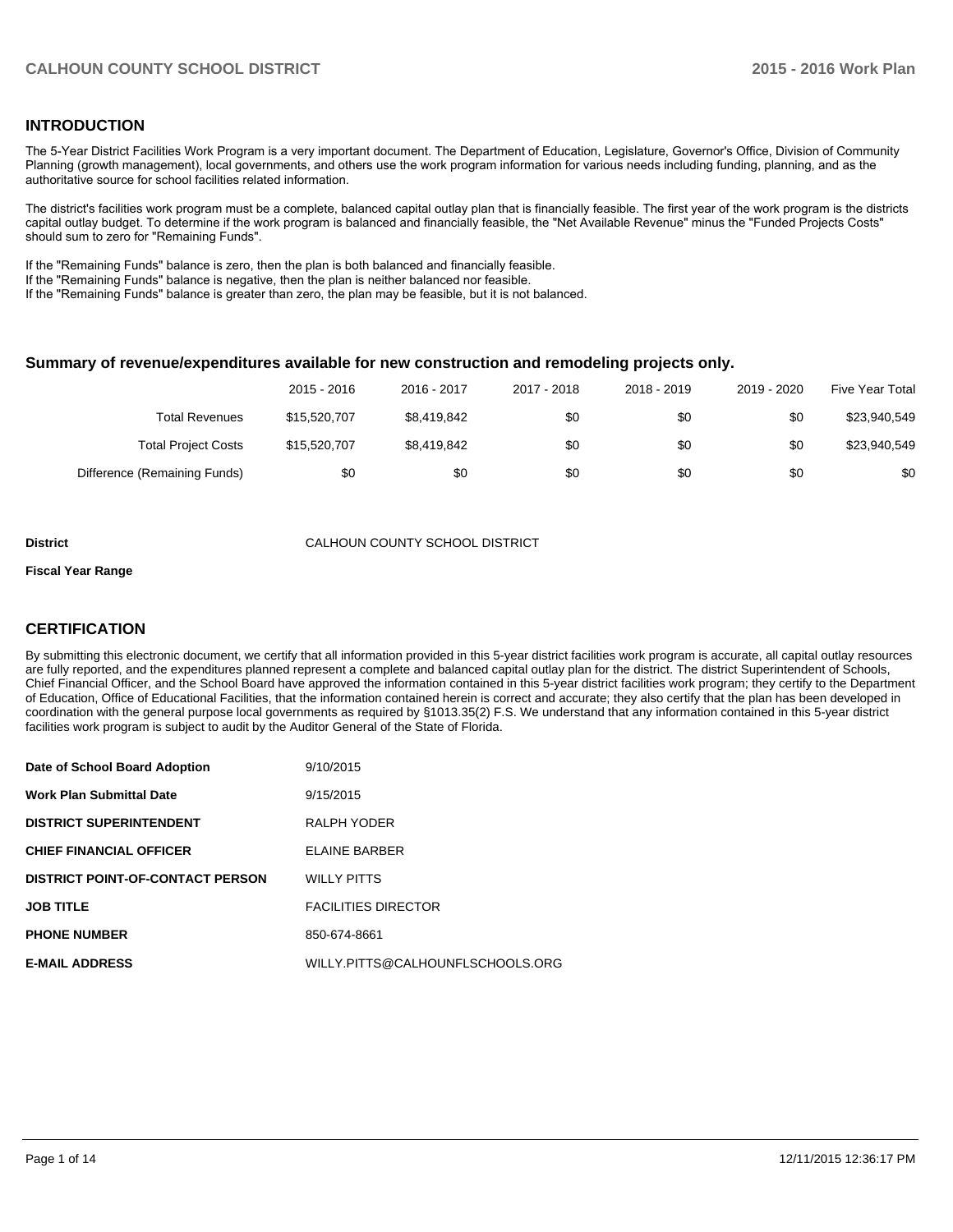# **Expenditures**

#### **Expenditure for Maintenance, Repair and Renovation from 1.50-Mills and PECO**

Annually, prior to the adoption of the district school budget, each school board must prepare a tentative district facilities work program that includes a schedule of major repair and renovation projects necessary to maintain the educational and ancillary facilities of the district.

|                                  | Item                                                                                                                                                                                                                                    | 2015 - 2016<br><b>Actual Budget</b> | 2016 - 2017<br>Projected | 2017 - 2018<br>Projected | 2018 - 2019<br>Projected | 2019 - 2020<br>Projected | Total       |  |  |
|----------------------------------|-----------------------------------------------------------------------------------------------------------------------------------------------------------------------------------------------------------------------------------------|-------------------------------------|--------------------------|--------------------------|--------------------------|--------------------------|-------------|--|--|
| <b>HVAC</b>                      |                                                                                                                                                                                                                                         | \$10,000                            | \$10,000                 | \$10,000                 | \$10,000                 | \$10,000                 | \$50,000    |  |  |
| Locations:                       | ALTHA PUBLIC SCHOOL, BLOUNTSTOWN ELEMENTARY, BLOUNTSTOWN MIDDLE (NEW), CALHOUN ADULT SCHOOL, CARR<br>ELEMENTARY & MIDDLE                                                                                                                |                                     |                          |                          |                          |                          |             |  |  |
| Flooring                         |                                                                                                                                                                                                                                         | \$10,000                            | \$10,000                 | \$10,000                 | \$10,000                 | \$10,000                 | \$50,000    |  |  |
| Locations:                       | ALTHA PUBLIC SCHOOL, BLOUNTSTOWN ELEMENTARY, BLOUNTSTOWN MIDDLE (NEW), CALHOUN ADULT SCHOOL, CARR<br>ELEMENTARY & MIDDLE                                                                                                                |                                     |                          |                          |                          |                          |             |  |  |
| Roofing                          |                                                                                                                                                                                                                                         | \$0                                 | \$0                      | \$0                      | \$0                      | \$0                      | \$0         |  |  |
| Locations:                       | No Locations for this expenditure.                                                                                                                                                                                                      |                                     |                          |                          |                          |                          |             |  |  |
| Safety to Life                   |                                                                                                                                                                                                                                         | \$10,000                            | \$10,000                 | \$10,000                 | \$10,000                 | \$10,000                 | \$50,000    |  |  |
| Locations:                       | ALTHA PUBLIC SCHOOL, BLOUNTSTOWN ELEMENTARY, BLOUNTSTOWN MIDDLE (NEW), CALHOUN ADULT SCHOOL, CALHOUN<br>SUPERINTENDENT'S OFFICE, CARR ELEMENTARY & MIDDLE, TRANSPORTATION AND MAINTENANCE                                               |                                     |                          |                          |                          |                          |             |  |  |
| Fencing                          |                                                                                                                                                                                                                                         | \$10,000                            | \$0                      | \$10,000                 | \$0                      | \$0                      | \$20,000    |  |  |
|                                  | Locations: BLOUNTSTOWN ELEMENTARY, BLOUNTSTOWN MIDDLE (NEW), CARR ELEMENTARY & MIDDLE                                                                                                                                                   |                                     |                          |                          |                          |                          |             |  |  |
| Parking                          |                                                                                                                                                                                                                                         | \$0                                 | \$0                      | \$0                      | \$0                      | \$0                      | \$0         |  |  |
|                                  | Locations: No Locations for this expenditure.                                                                                                                                                                                           |                                     |                          |                          |                          |                          |             |  |  |
| Electrical                       |                                                                                                                                                                                                                                         | \$5,000                             | \$5,000                  | \$10,000                 | \$10,000                 | \$10,000                 | \$40,000    |  |  |
| Locations:                       | ALTHA PUBLIC SCHOOL, BLOUNTSTOWN ELEMENTARY, BLOUNTSTOWN HIGH SCHOOL, BLOUNTSTOWN MIDDLE (NEW),<br>CALHOUN ADULT SCHOOL, CALHOUN SUPERINTENDENT'S OFFICE, CARR ELEMENTARY & MIDDLE, TRANSPORTATION AND<br><b>MAINTENANCE</b>            |                                     |                          |                          |                          |                          |             |  |  |
| Fire Alarm                       |                                                                                                                                                                                                                                         | \$50,000                            | \$50,000                 | \$15,000                 | \$15,000                 | \$15,000                 | \$145,000   |  |  |
| Locations:                       | ALTHA PUBLIC SCHOOL, BLOUNTSTOWN ELEMENTARY, BLOUNTSTOWN HIGH SCHOOL, BLOUNTSTOWN MIDDLE (NEW),<br>CALHOUN ADULT SCHOOL, CARR ELEMENTARY & MIDDLE                                                                                       |                                     |                          |                          |                          |                          |             |  |  |
| Telephone/Intercom System        |                                                                                                                                                                                                                                         | \$0                                 | \$0                      | \$0                      | \$0                      | \$0                      | \$0         |  |  |
|                                  | Locations: No Locations for this expenditure.                                                                                                                                                                                           |                                     |                          |                          |                          |                          |             |  |  |
| <b>Closed Circuit Television</b> |                                                                                                                                                                                                                                         | \$0                                 | \$0                      | \$0                      | \$0                      | \$0                      | \$0         |  |  |
|                                  | Locations: No Locations for this expenditure.                                                                                                                                                                                           |                                     |                          |                          |                          |                          |             |  |  |
| Paint                            |                                                                                                                                                                                                                                         | \$10,000                            | \$10,000                 | \$10,000                 | \$10,000                 | \$10,000                 | \$50,000    |  |  |
|                                  | Locations: ALTHA PUBLIC SCHOOL, BLOUNTSTOWN ELEMENTARY, BLOUNTSTOWN HIGH SCHOOL, BLOUNTSTOWN MIDDLE (NEW),<br>CALHOUN ADULT SCHOOL, CALHOUN SUPERINTENDENT'S OFFICE, CARR ELEMENTARY & MIDDLE, TRANSPORTATION AND<br><b>MAINTENANCE</b> |                                     |                          |                          |                          |                          |             |  |  |
| Maintenance/Repair               |                                                                                                                                                                                                                                         | \$299,004                           | \$687,992                | \$700,996                | \$572,473                | \$435,695                | \$2,696,160 |  |  |
| Locations:                       | ALTHA PUBLIC SCHOOL, BLOUNTSTOWN ELEMENTARY, BLOUNTSTOWN MIDDLE (NEW), CALHOUN ADULT SCHOOL, CARR<br>ELEMENTARY & MIDDLE, TRANSPORTATION AND MAINTENANCE                                                                                |                                     |                          |                          |                          |                          |             |  |  |
|                                  | <b>Sub Total:</b>                                                                                                                                                                                                                       | \$404,004                           | \$782,992                | \$775,996                | \$637,473                | \$500,695                | \$3,101,160 |  |  |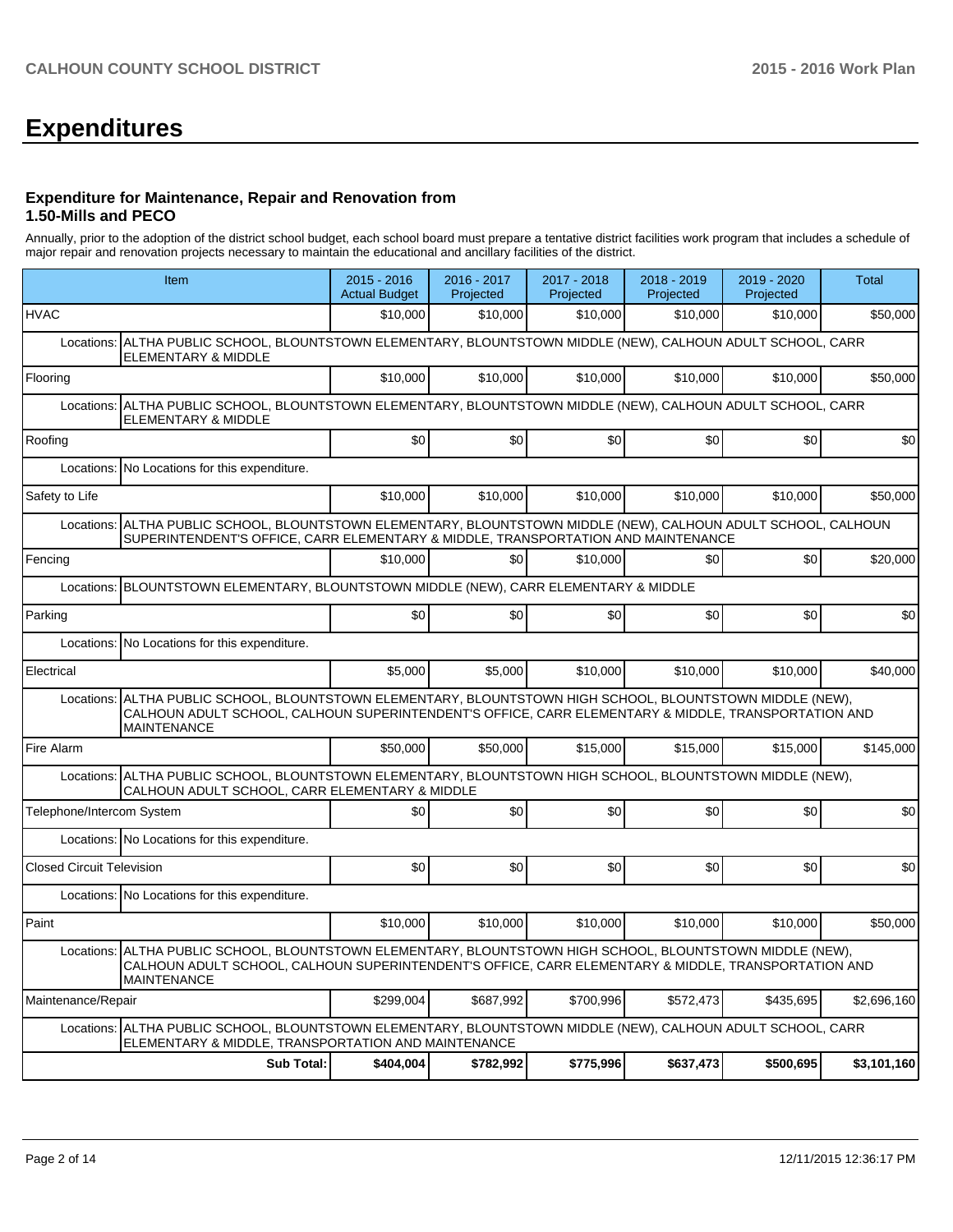| IPECO Maintenance Expenditures | \$63,512  | \$88,917  | \$98,829  | \$117.131 | \$126,560 | \$494,949   |
|--------------------------------|-----------|-----------|-----------|-----------|-----------|-------------|
| 50 Mill Sub Total: I           | \$340.492 | \$694,075 | \$677,167 | \$520.342 | \$374,135 | \$2,606,211 |

No items have been specified.

| $\sim$<br>\$404.004<br>Total: | \$782.992 | 75.996 l<br>ぐフフロ<br>.ъ <i>і</i> | \$637<br>$1 - \alpha$<br>.473 | \$500,695 | 160 l<br>.10 <sup>2</sup> |
|-------------------------------|-----------|---------------------------------|-------------------------------|-----------|---------------------------|
|-------------------------------|-----------|---------------------------------|-------------------------------|-----------|---------------------------|

#### **Local 1.50 Mill Expenditure For Maintenance, Repair and Renovation**

Anticipated expenditures expected from local funding sources over the years covered by the current work plan.

| Item                                                         | $2015 - 2016$<br><b>Actual Budget</b> | 2016 - 2017<br>Projected | 2017 - 2018<br>Projected | 2018 - 2019<br>Projected | 2019 - 2020<br>Projected | <b>Total</b> |
|--------------------------------------------------------------|---------------------------------------|--------------------------|--------------------------|--------------------------|--------------------------|--------------|
| Remaining Maint and Repair from 1.5 Mills                    | \$340,492                             | \$694,075                | \$677,167                | \$520,342                | \$374,135                | \$2,606,211  |
| Maintenance/Repair Salaries                                  | \$50,000                              | \$165,000                | \$165,000                | \$165,000                | \$165,000                | \$710,000    |
| <b>School Bus Purchases</b>                                  | \$200,000                             | \$200,000                | \$200,000                | \$200,000                | \$200,000                | \$1,000,000  |
| <b>Other Vehicle Purchases</b>                               | \$40,000                              | \$0                      | \$0                      | \$0                      | \$0                      | \$40,000     |
| Capital Outlay Equipment                                     | \$50,000                              | \$50,000                 | \$50,000                 | \$50,000                 | \$50,000                 | \$250,000    |
| Rent/Lease Payments                                          | \$0                                   | \$0                      | \$0                      | \$0                      | \$0                      | \$0          |
| <b>COP Debt Service</b>                                      | \$0                                   | \$0                      | \$0                      | \$0                      | \$0                      | \$0          |
| Rent/Lease Relocatables                                      | \$32,400                              | \$32,400                 | \$0                      | \$0                      | \$0                      | \$64,800     |
| <b>Environmental Problems</b>                                | \$0                                   | \$0                      | \$0                      | \$0                      | \$0                      | \$0          |
| ls.1011.14 Debt Service                                      | \$0                                   | \$0                      | \$0                      | \$0                      | \$0                      | \$0          |
| <b>Special Facilities Construction Account</b>               | \$0                                   | \$0                      | \$0                      | \$0                      | \$0                      | \$0          |
| Premiums for Property Casualty Insurance - 1011.71<br>(4a,b) | \$100,000                             | \$135,000                | \$145,000                | \$150,000                | \$150,000                | \$680,000    |
| Qualified School Construction Bonds (QSCB)                   | \$0                                   | \$0                      | \$0                      | \$0                      | \$0                      | \$0          |
| Qualified Zone Academy Bonds (QZAB)                          | \$0                                   | \$0                      | \$0                      | \$0                      | \$0                      | \$0          |
| <b>Local Expenditure Totals:</b>                             | \$812,892                             | \$1,276,475              | \$1,237,167              | \$1,085,342              | \$939,135                | \$5,351,011  |

# **Revenue**

#### **1.50 Mill Revenue Source**

Schedule of Estimated Capital Outlay Revenue from each currently approved source which is estimated to be available for expenditures on the projects included in the tentative district facilities work program. All amounts are NET after considering carryover balances, interest earned, new COP's, 1011.14 and 1011.15 loans, etc. Districts cannot use 1.5-Mill funds for salaries except for those explicitly associated with maintenance/repair projects. (1011.71 (5), F.S.)

| Item                                            | Fund | $2015 - 2016$<br><b>Actual Value</b> | 2016 - 2017<br>Projected | $2017 - 2018$<br>Projected | $2018 - 2019$<br>Projected | $2019 - 2020$<br>Projected | Total           |
|-------------------------------------------------|------|--------------------------------------|--------------------------|----------------------------|----------------------------|----------------------------|-----------------|
| . i) Non-exempt property<br>lassessed valuation |      | \$447,224,362                        | \$467.077.400            | \$489,400,346              | \$512.437.913              | \$535.905.644              | \$2.452.045.665 |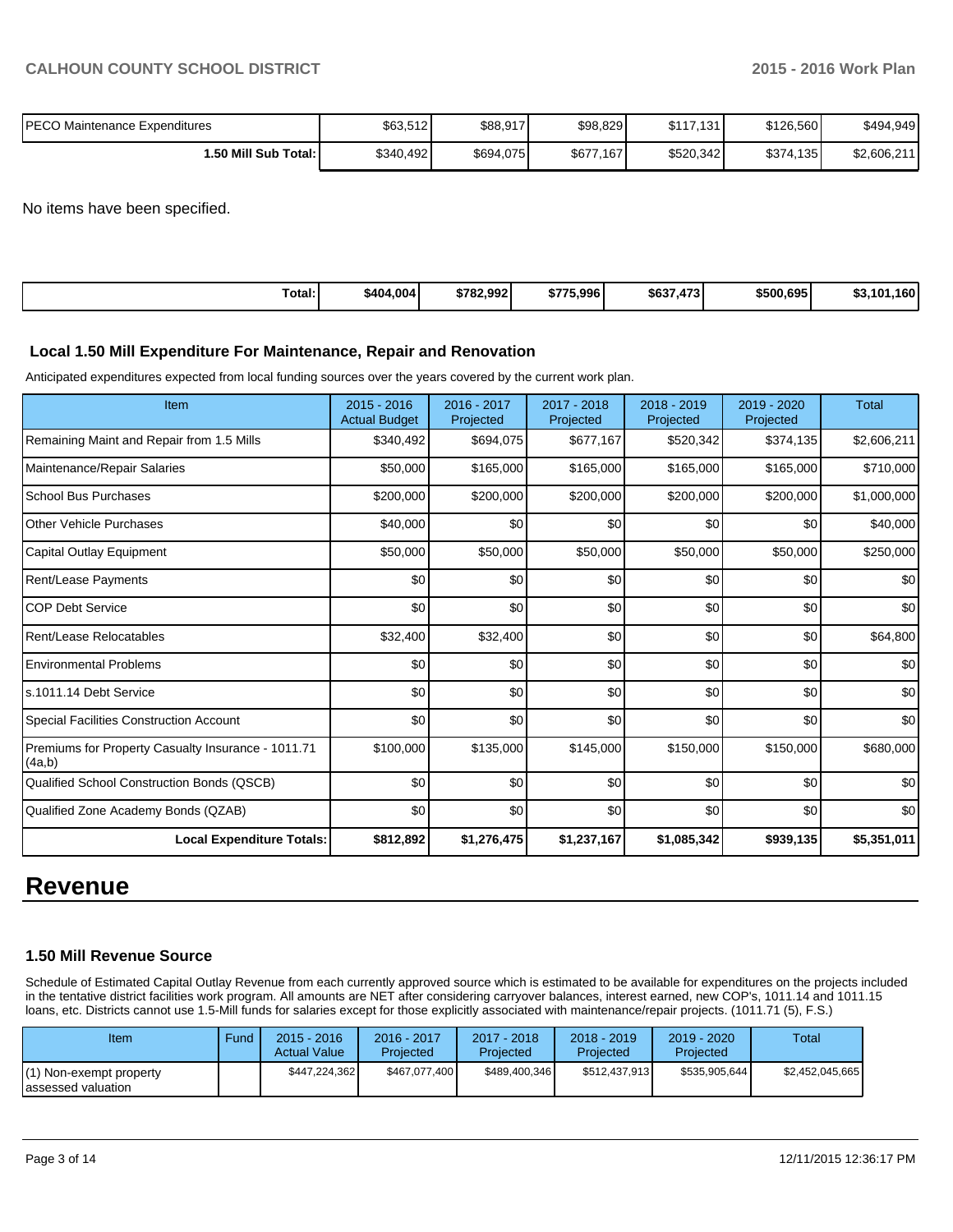| (2) The Millege projected for<br>discretionary capital outlay per<br>ls.1011.71   |     | 1.50 <sub>1</sub> | 1.50      | ا 50. ا   | 1.50      | 1.50 l    |             |
|-----------------------------------------------------------------------------------|-----|-------------------|-----------|-----------|-----------|-----------|-------------|
| (3) Full value of the 1.50-Mill<br>discretionary capital outlay per<br>ls.1011.71 |     | \$751.337         | \$784.690 | \$822,193 | \$860.896 | \$900.321 | \$4,119,437 |
| $(4)$ Value of the portion of the 1.50<br>l-Mill ACTUALLY levied                  | 370 | \$644,003         | \$672.591 | \$704.736 | \$737.911 | \$771.704 | \$3.530.945 |
| $(5)$ Difference of lines $(3)$ and $(4)$                                         |     | \$107.334         | \$112.099 | \$117.457 | \$122,985 | \$128.617 | \$588,492   |

# **PECO Revenue Source**

The figure in the row designated "PECO Maintenance" will be subtracted from funds available for new construction because PECO maintenance dollars cannot be used for new construction.

| Item                                 | Fund             | $2015 - 2016$<br><b>Actual Budget</b> | 2016 - 2017<br>Projected | 2017 - 2018<br>Projected | $2018 - 2019$<br>Projected | $2019 - 2020$<br>Projected | Total            |
|--------------------------------------|------------------|---------------------------------------|--------------------------|--------------------------|----------------------------|----------------------------|------------------|
| <b>IPECO New Construction</b>        | 340 <sup>l</sup> | \$0 <sub>0</sub>                      | \$0                      | \$0                      | \$0                        | \$0 I                      | \$0 <sub>1</sub> |
| <b>PECO Maintenance Expenditures</b> |                  | \$63.512                              | \$88.917                 | \$98.829                 | \$117.131                  | \$126.560                  | \$494.949        |
|                                      |                  | \$63.512                              | \$88,917                 | \$98,829                 | \$117.131                  | \$126,560                  | \$494,949        |

## **CO & DS Revenue Source**

Revenue from Capital Outlay and Debt Service funds.

| Item                                              | Fund | $2015 - 2016$<br><b>Actual Budget</b> | 2016 - 2017<br>Projected | $2017 - 2018$<br>Projected | $2018 - 2019$<br>Projected | $2019 - 2020$<br>Projected | Total     |
|---------------------------------------------------|------|---------------------------------------|--------------------------|----------------------------|----------------------------|----------------------------|-----------|
| CO & DS Cash Flow-through<br><b>I</b> Distributed | 360  | \$66,958                              | \$66.958                 | \$66.958                   | \$66.958                   | \$66,958                   | \$334,790 |
| ICO & DS Interest on<br>Undistributed CO          | 360  | \$473                                 | \$473                    | \$473                      | \$473                      | \$473]                     | \$2,365   |
|                                                   |      | \$67,431                              | \$67,431                 | \$67,431                   | \$67,431                   | \$67,431                   | \$337,155 |

#### **Fair Share Revenue Source**

Nothing reported for this section. All legally binding commitments for proportionate fair-share mitigation for impacts on public school facilities must be included in the 5-year district work program.

### **Sales Surtax Referendum**

Specific information about any referendum for a 1-cent or ½-cent surtax referendum during the previous year.

**Did the school district hold a surtax referendum during the past fiscal year 2014 - 2015?**

No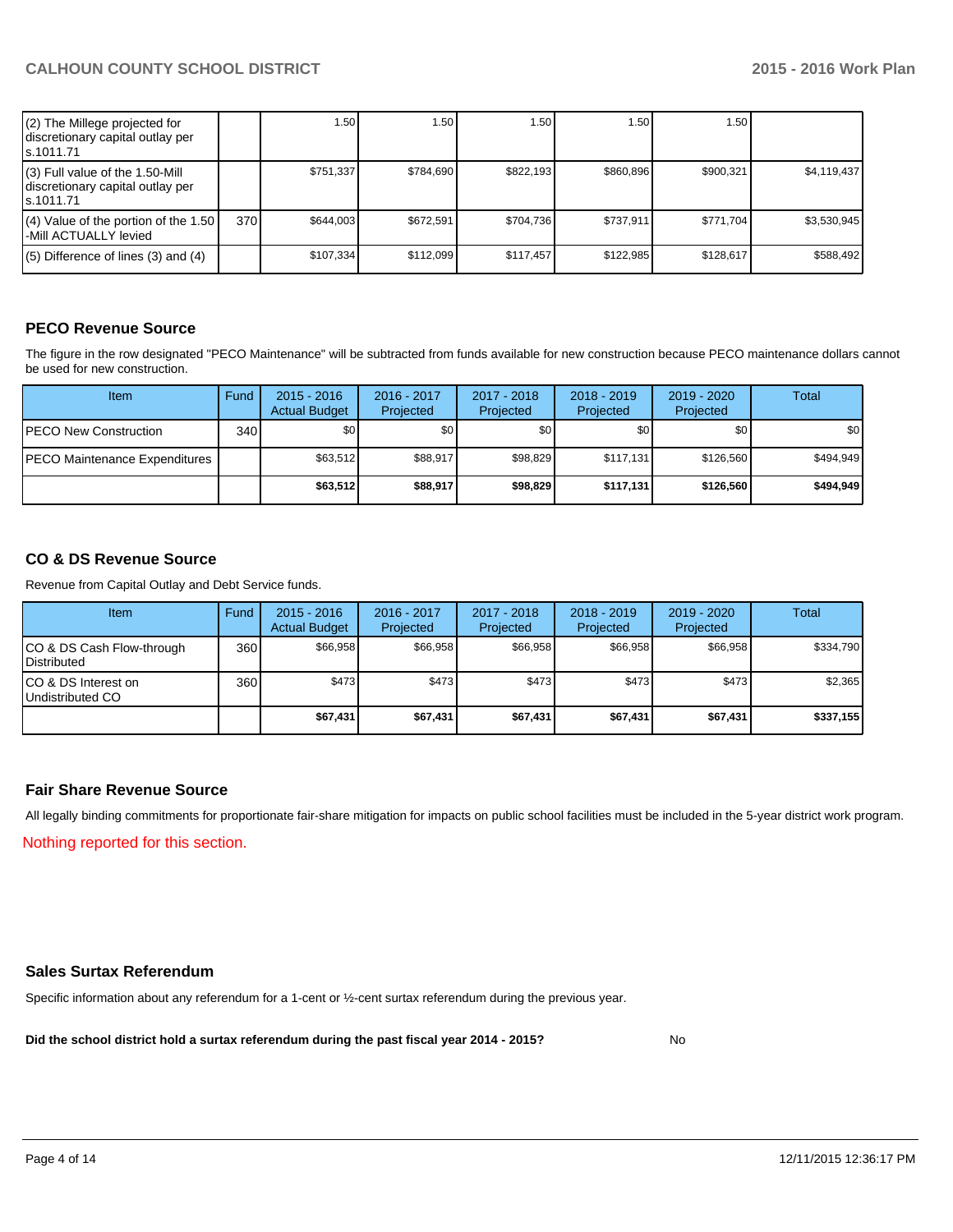### **Additional Revenue Source**

Any additional revenue sources

| Item                                                                                                                      | $2015 - 2016$<br><b>Actual Value</b> | 2016 - 2017<br>Projected | 2017 - 2018<br>Projected | 2018 - 2019<br>Projected | 2019 - 2020<br>Projected | <b>Total</b> |
|---------------------------------------------------------------------------------------------------------------------------|--------------------------------------|--------------------------|--------------------------|--------------------------|--------------------------|--------------|
| Proceeds from a s.1011.14/15 F.S. Loans                                                                                   | \$0                                  | \$0                      | \$0                      | \$0                      | \$0                      | \$0          |
| District Bonds - Voted local bond<br>referendum proceeds per s.9, Art VII<br><b>State Constitution</b>                    | \$0                                  | \$0                      | \$0                      | \$0                      | \$0                      | \$0          |
| Proceeds from Special Act Bonds                                                                                           | \$0                                  | \$0                      | \$0                      | \$0                      | \$0                      | \$0          |
| Estimated Revenue from CO & DS Bond<br>Sale                                                                               | \$0                                  | \$0                      | \$0                      | \$0                      | \$0                      | \$0          |
| Proceeds from Voted Capital<br>Improvements millage                                                                       | \$0                                  | \$0                      | \$0                      | \$0                      | \$0                      | \$0          |
| Other Revenue for Other Capital Projects                                                                                  | \$0                                  | \$0                      | \$0                      | \$0                      | \$0                      | \$0          |
| Proceeds from 1/2 cent sales surtax<br>authorized by school board                                                         | \$385,000                            | \$365,000                | \$365,000                | \$180,000                | \$0                      | \$1,295,000  |
| Proceeds from local governmental<br>infrastructure sales surtax                                                           | \$0                                  | \$0                      | \$0                      | \$0                      | \$0                      | \$0          |
| Proceeds from Certificates of<br>Participation (COP's) Sale                                                               | \$0                                  | \$0                      | \$0                      | \$0                      | \$0                      | \$0          |
| Classrooms First Bond proceeds amount<br>authorized in FY 1997-98                                                         | \$71,453                             | \$71,453                 | \$0                      | \$0                      | \$0                      | \$142,906    |
| <b>Classrooms for Kids</b>                                                                                                | \$0                                  | \$0                      | \$0                      | \$0                      | \$0                      | \$0          |
| <b>District Equity Recognition</b>                                                                                        | \$0                                  | \$0                      | \$0                      | \$0                      | \$0                      | \$0          |
| <b>Federal Grants</b>                                                                                                     | \$0                                  | \$0                      | \$0                      | \$0                      | \$0                      | \$0          |
| Proportionate share mitigation (actual<br>cash revenue only, not in kind donations)                                       | \$0                                  | \$0                      | \$0                      | \$0                      | \$0                      | \$0          |
| Impact fees received                                                                                                      | \$0                                  | \$0                      | \$0                      | \$0                      | \$0                      | \$0          |
| Private donations                                                                                                         | \$0                                  | \$0                      | \$0                      | \$0                      | \$0                      | \$0          |
| Grants from local governments or not-for-<br>profit organizations                                                         | \$0                                  | \$0                      | \$0                      | \$0                      | \$0                      | \$0          |
| Interest, Including Profit On Investment                                                                                  | \$0                                  | \$0                      | \$0                      | \$0                      | \$0                      | \$0          |
| Revenue from Bonds pledging proceeds<br>from 1 cent or 1/2 cent Sales Surtax                                              | \$0                                  | \$0                      | \$0                      | \$0                      | \$0                      | \$0          |
| <b>Total Fund Balance Carried Forward</b>                                                                                 | \$6,745,870                          | \$100,000                | \$100,000                | \$100,000                | \$100,000                | \$7,145,870  |
| General Capital Outlay Obligated Fund<br><b>Balance Carried Forward From Total</b><br><b>Fund Balance Carried Forward</b> | \$0                                  | \$0                      | \$0                      | \$0                      | \$0                      | \$0          |
| Special Facilities Construction Account                                                                                   | \$8,419,842                          | \$8,419,842              | \$0                      | \$0                      | \$0                      | \$16,839,684 |
| One Cent - 1/2 Cent Sales Surtax Debt<br>Service From Total Fund Balance Carried<br>Forward                               | \$0                                  | \$0                      | \$0                      | \$0                      | \$0                      | \$0          |
| Capital Outlay Projects Funds Balance<br>Carried Forward From Total Fund<br><b>Balance Carried Forward</b>                | \$0                                  | \$0                      | \$0                      | \$0                      | \$0                      | \$0          |
| Subtotal                                                                                                                  | \$15,622,165                         | \$8,956,295              | \$465,000                | \$280,000                | \$100,000                | \$25,423,460 |

# **Total Revenue Summary**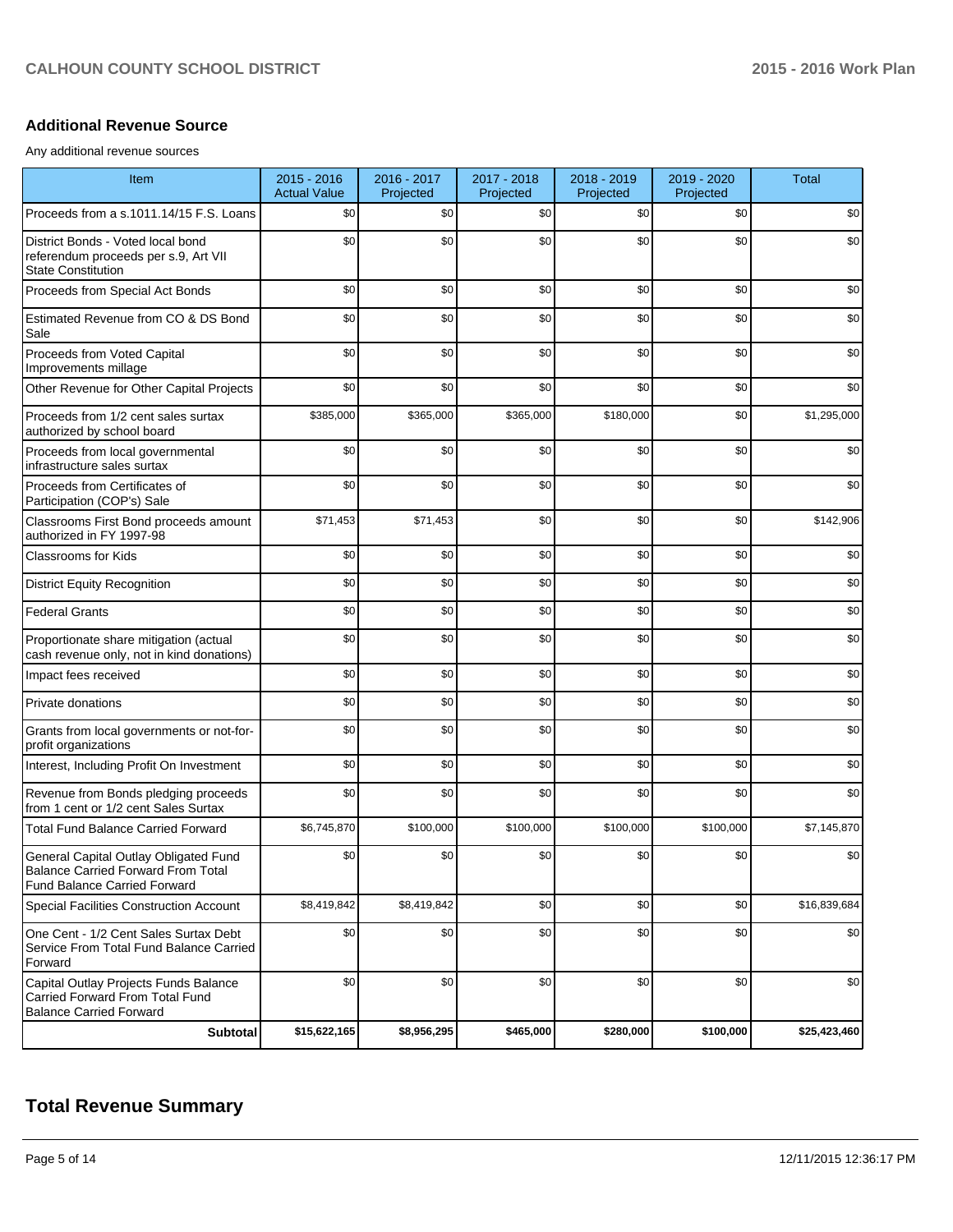| <b>Item Name</b>                                           | $2015 - 2016$<br><b>Budget</b> | 2016 - 2017<br>Projected | 2017 - 2018<br><b>Projected</b> | $2018 - 2019$<br>Projected | $2019 - 2020$<br>Projected | <b>Five Year Total</b> |
|------------------------------------------------------------|--------------------------------|--------------------------|---------------------------------|----------------------------|----------------------------|------------------------|
| Local 1.5 Mill Discretionary Capital Outlay<br>Revenue     | \$644.003                      | \$672.591                | \$704.736                       | \$737.911                  | \$771,704                  | \$3,530,945            |
| PECO and 1.5 Mill Maint and Other 1.5<br>Mill Expenditures | (\$812,892)                    | (\$1,276,475)            | (\$1,237,167)                   | (\$1,085,342)              | (\$939, 135)               | (\$5,351,011)          |
| PECO Maintenance Revenue                                   | \$63,512                       | \$88,917                 | \$98,829                        | \$117.131                  | \$126,560                  | \$494,949              |
| <b>Available 1.50 Mill for New</b><br><b>Construction</b>  | (\$168,889)                    | ( \$603, 884)            | ( \$532,431)                    | (S347, 431)                | (\$167,431)                | (\$1,820,066)          |

| <b>Item Name</b>                      | $2015 - 2016$<br><b>Budget</b> | 2016 - 2017<br>Projected | 2017 - 2018<br>Projected | $2018 - 2019$<br>Projected | 2019 - 2020<br>Projected | <b>Five Year Total</b> |
|---------------------------------------|--------------------------------|--------------------------|--------------------------|----------------------------|--------------------------|------------------------|
| ICO & DS Revenue                      | \$67,431                       | \$67,431                 | \$67,431                 | \$67,431                   | \$67,431                 | \$337,155              |
| <b>IPECO New Construction Revenue</b> | \$0                            | \$0                      | \$0                      | \$0                        | \$0 <sub>1</sub>         | \$0                    |
| <b>I</b> Other/Additional Revenue     | \$15,622,165                   | \$8,956,295              | \$465,000                | \$280,000                  | \$100,000                | \$25,423,460           |
| <b>Total Additional Revenuel</b>      | \$15,689,596                   | \$9,023,726              | \$532,431                | \$347,431                  | \$167,431                | \$25,760,615           |
| <b>Total Available Revenue</b>        | \$15,520,707                   | \$8,419,842              | \$0                      | \$0                        | \$0                      | \$23,940,549           |

# **Project Schedules**

# **Capacity Project Schedules**

A schedule of capital outlay projects necessary to ensure the availability of satisfactory classrooms for the projected student enrollment in K-12 programs.

| <b>Project Description</b>                                                                                                                                                             | Location                             |                          | $2015 - 2016$ | 2016 - 2017 | $2017 - 2018$ | $2018 - 2019$ | 2019 - 2020 | Total            | Funded |
|----------------------------------------------------------------------------------------------------------------------------------------------------------------------------------------|--------------------------------------|--------------------------|---------------|-------------|---------------|---------------|-------------|------------------|--------|
| New pre-k thru 8<br>facility built with<br>special facility<br>funding. A high<br>school facility built<br>with DEP funds that<br>was acquired when<br>two buildings were<br>torn down | <b>ALTHA PUBLIC</b><br><b>SCHOOL</b> | Planned<br>Cost:         | \$15,520,707  | \$8,419,842 | \$0           | \$0           | \$0         | \$23,940,549 Yes |        |
|                                                                                                                                                                                        |                                      | <b>Student Stations:</b> |               | 675         |               |               |             | 675              |        |
|                                                                                                                                                                                        |                                      | <b>Total Classrooms:</b> |               | 38          |               |               |             | 38               |        |
|                                                                                                                                                                                        |                                      | Gross Sq Ft:             |               | 126,594     | $\Omega$      |               | 0           | 126,594          |        |
|                                                                                                                                                                                        |                                      | <b>Planned Cost:</b>     | \$15,520,707  | \$8,419,842 | \$0           | \$0           | \$0         | \$23,940,549     |        |

| Planned Cost:   \$15,520,707 | \$8,419,842 | \$0 | \$0 | \$0 | \$23,940,549    |
|------------------------------|-------------|-----|-----|-----|-----------------|
| <b>Student Stations: I</b>   | 675         |     |     |     | 675             |
| <b>Total Classrooms:</b>     | 38          |     |     |     | 38 <sub>l</sub> |
| Gross Sq Ft:                 | 126,594     |     |     | 0   | 126,594         |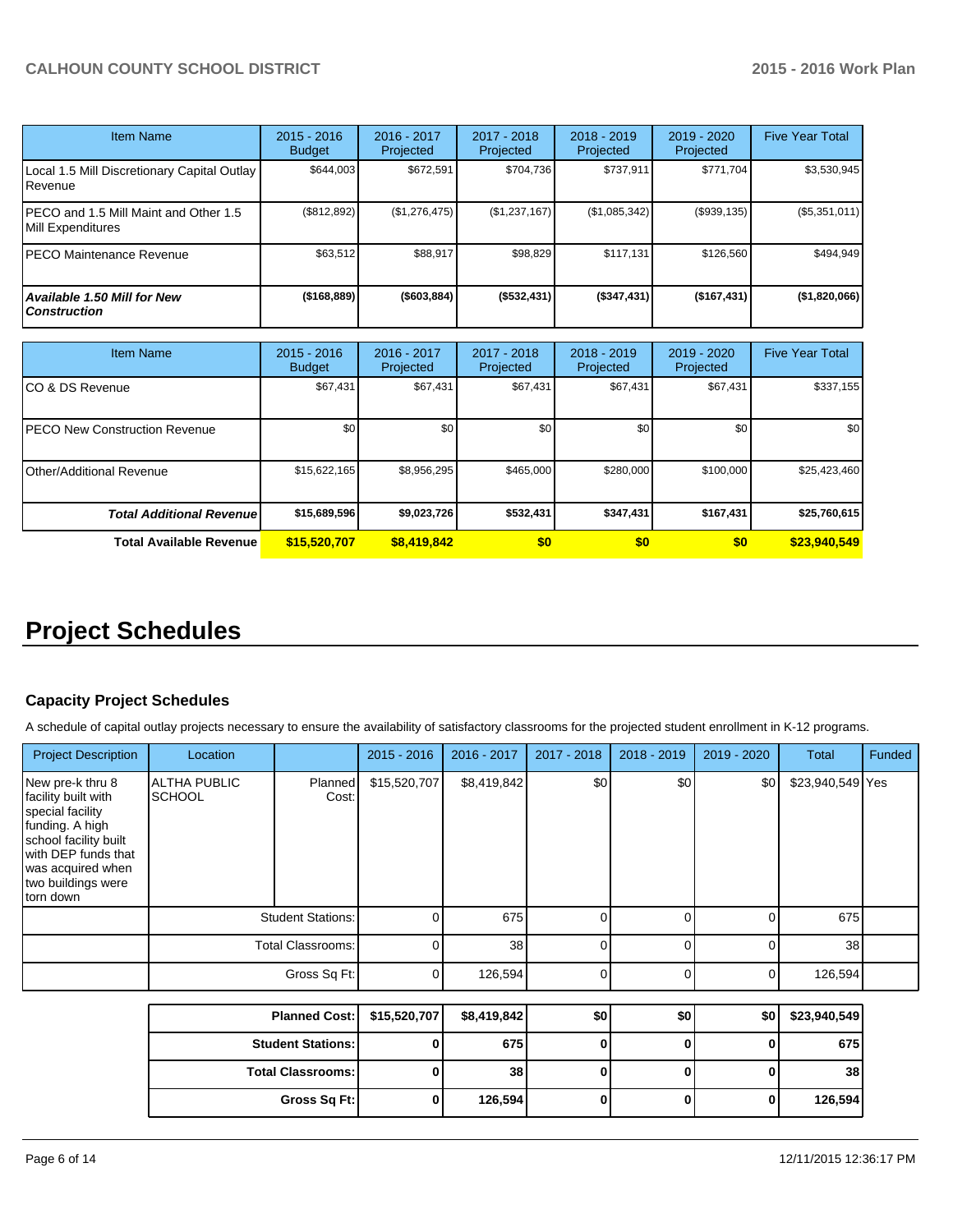#### **Other Project Schedules**

Major renovations, remodeling, and additions of capital outlay projects that do not add capacity to schools.

Nothing reported for this section.

#### **Additional Project Schedules**

Any projects that are not identified in the last approved educational plant survey.

Nothing reported for this section.

## **Non Funded Growth Management Project Schedules**

Schedule indicating which projects, due to planned development, that CANNOT be funded from current revenues projected over the next five years.

Nothing reported for this section.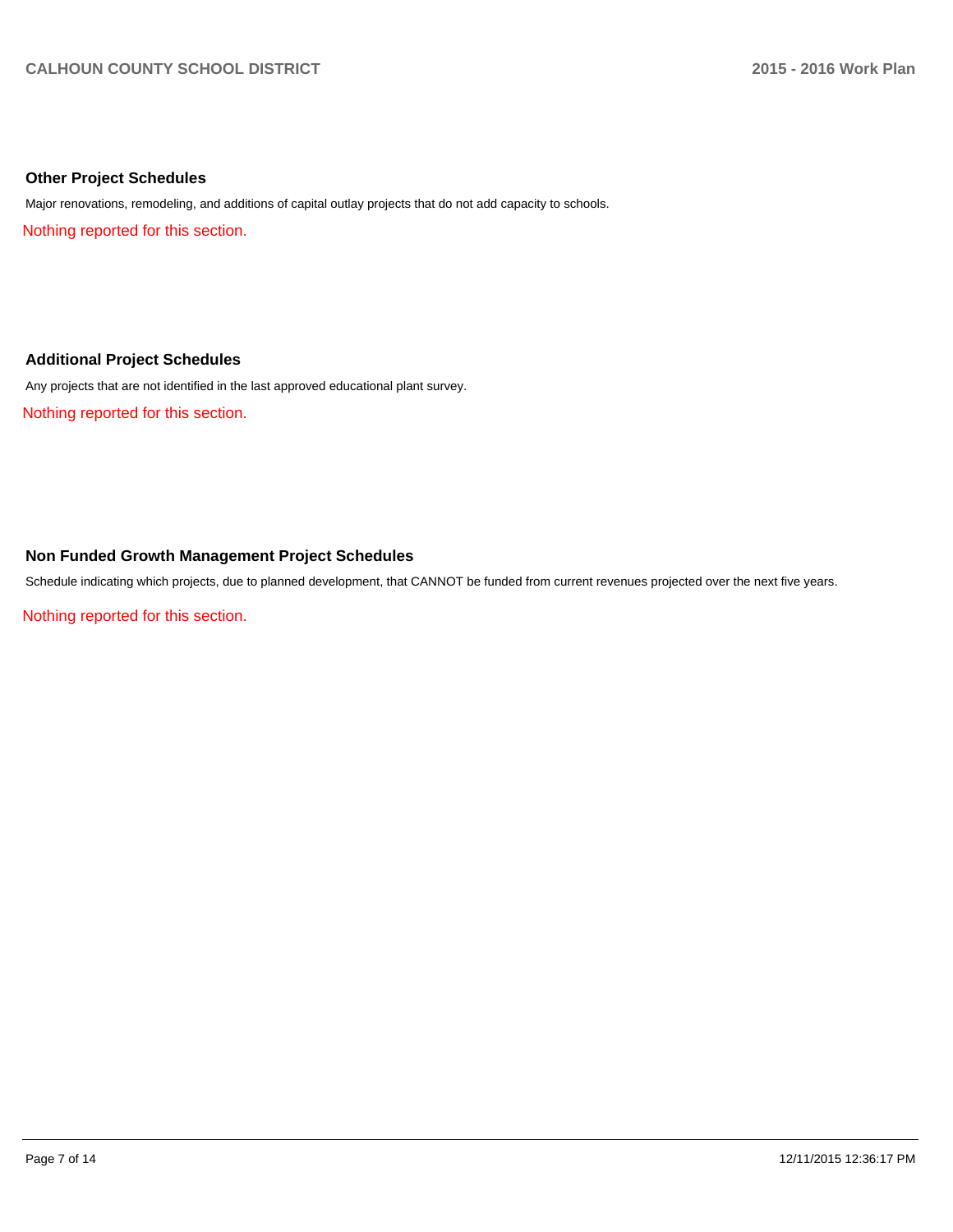# **Tracking**

# **Capacity Tracking**

| Location                           | $2015 -$<br>2016 Satis.<br>Stu. Sta. | Actual<br>$2015 -$<br>2016 FISH<br>Capacity | Actual<br>$2014 -$<br>2015<br><b>COFTE</b> | # Class<br><b>Rooms</b> | Actual<br>Average<br>$2015 -$<br>2016 Class<br><b>Size</b> | Actual<br>$2015 -$<br>2016<br><b>Utilization</b> | <b>New</b><br>Stu.<br>Capacity | <b>New</b><br>Rooms to<br>be<br>Added/Re<br>moved | Projected<br>$2019 -$<br>2020<br><b>COFTE</b> | Projected<br>$2019 -$<br>2020<br><b>Utilization</b> | Projected<br>$2019 -$<br>2020 Class<br><b>Size</b> |
|------------------------------------|--------------------------------------|---------------------------------------------|--------------------------------------------|-------------------------|------------------------------------------------------------|--------------------------------------------------|--------------------------------|---------------------------------------------------|-----------------------------------------------|-----------------------------------------------------|----------------------------------------------------|
| <b>BLOUNTSTOWN MIDDLE</b><br>(NEW) | 563                                  | 506                                         | 266                                        | 23                      | 12                                                         | 52.00 %                                          | $\Omega$                       |                                                   | 247                                           | 49.00 %                                             | 11                                                 |
| ICALHOUN ADULT<br><b>ISCHOOL</b>   | 162                                  | 243                                         |                                            | 9                       |                                                            | 3.00%                                            | 0                              |                                                   | 7                                             | 3.00 %                                              |                                                    |
| ICARR ELEMENTARY &<br>IMIDDLE      | 415                                  | 373                                         | 263                                        | 21                      | 13                                                         | 71.00 %                                          |                                |                                                   | 246                                           | 66.00 %                                             | 12                                                 |
| IALTHA PUBLIC SCHOOL               | 631                                  | 567                                         | 605                                        | 35                      | 17                                                         | 107.00 %                                         | $\Omega$                       |                                                   | 586                                           | 103.00%                                             | 17                                                 |
| IBLOUNTSTOWN<br>IELEMENTARY        | 836                                  | 836                                         | 610                                        | 17                      | 36 <sup>1</sup>                                            | 73.00 %                                          | $\Omega$                       |                                                   | 592                                           | 71.00 %                                             | 35                                                 |
| IBLOUNTSTOWN HIGH<br><b>SCHOOL</b> | 846                                  | 676                                         | 404                                        | 37                      | 11                                                         | 60.00 %                                          | $\Omega$                       |                                                   | 385                                           | 57.00 %                                             | 10                                                 |
|                                    | 3,453                                | 3,201                                       | 2,155                                      | 142                     | 15 <sup>1</sup>                                            | 67.32 %                                          | 0                              | 0                                                 | 2,063                                         | 64.45 %                                             | 15                                                 |

The COFTE Projected Total (2,063) for 2019 - 2020 must match the Official Forecasted COFTE Total (2,063) for 2019 - 2020 before this section can be completed. In the event that the COFTE Projected Total does not match the Official forecasted COFTE, then the Balanced Projected COFTE Table should be used to balance COFTE.

| Projected COFTE for 2019 - 2020 |       |   |  |
|---------------------------------|-------|---|--|
| Elementary (PK-3)               | 619   |   |  |
| Middle (4-8)                    | 866   | F |  |
| High (9-12)                     | 578   | N |  |
|                                 | 2,063 | Н |  |

| <b>Grade Level Type</b> | <b>Balanced Projected</b><br>COFTE for 2019 - 2020 |
|-------------------------|----------------------------------------------------|
| Elementary (PK-3)       |                                                    |
| Middle (4-8)            |                                                    |
| High (9-12)             |                                                    |
|                         | 2,063                                              |

### **Relocatable Replacement**

Number of relocatable classrooms clearly identified and scheduled for replacement in the school board adopted financially feasible 5-year district work program.

| Location                                 | 2015 - 2016   2016 - 2017   2017 - 2018   2018 - 2019   2019 - 2020   Year 5 Total |    |  |      |
|------------------------------------------|------------------------------------------------------------------------------------|----|--|------|
| IALTHA PUBLIC SCHOOL                     |                                                                                    |    |  | 11 I |
| <b>Total Relocatable Replacements: I</b> |                                                                                    | 11 |  | 11 I |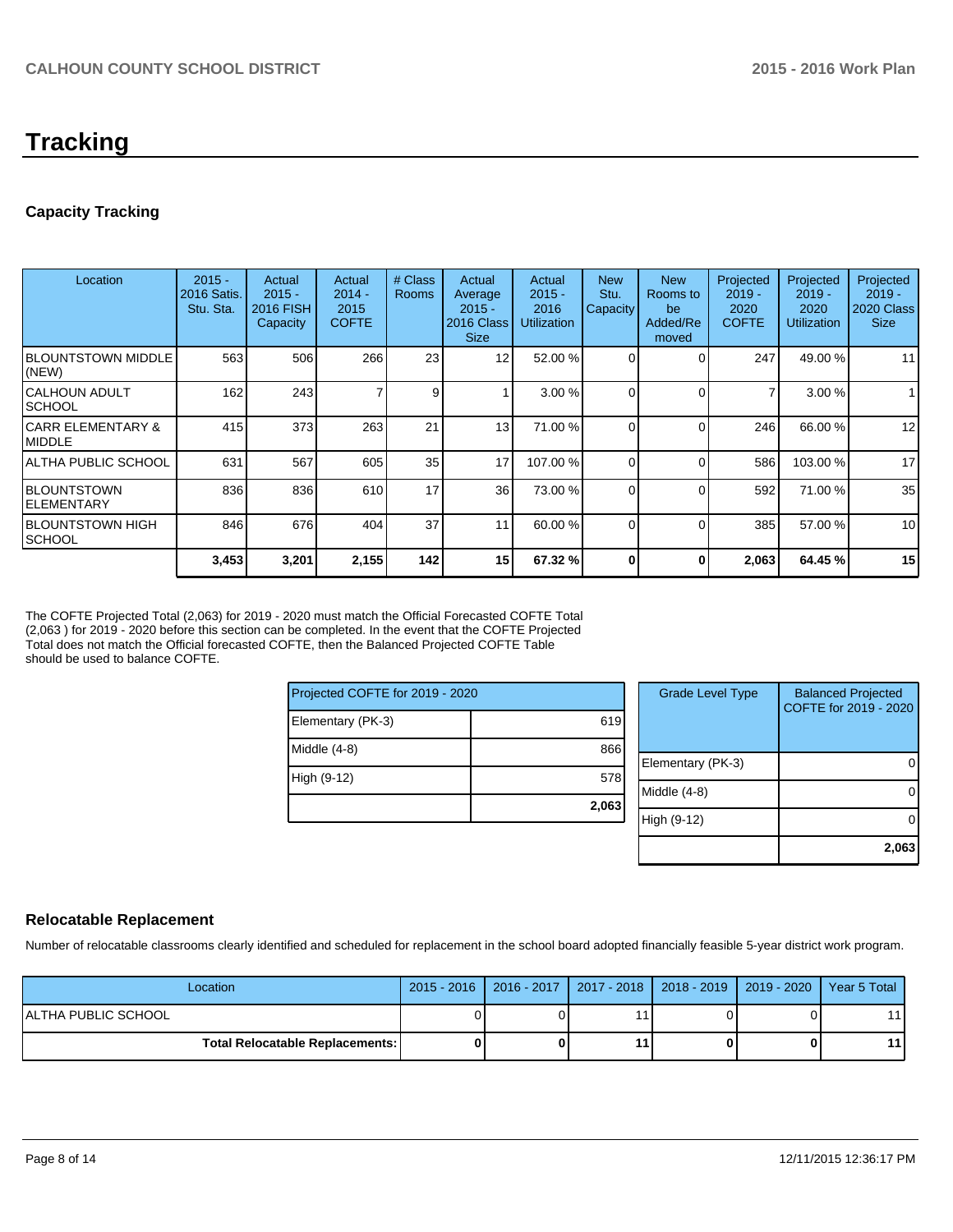### **Charter Schools Tracking**

Information regarding the use of charter schools.

Nothing reported for this section.

#### **Special Purpose Classrooms Tracking**

The number of classrooms that will be used for certain special purposes in the current year, by facility and type of classroom, that the district will, 1), not use for educational purposes, and 2), the co-teaching classrooms that are not open plan classrooms and will be used for educational purposes.

| School                                 | <b>School Type</b>                   | # of Elementary<br>K-3 Classrooms        | # of Middle 4-8<br><b>Classrooms</b> | # of High $9-12$<br><b>Classrooms</b> | # of $ESE$<br><b>Classrooms</b> | # of Combo<br><b>Classrooms</b> | <b>Total</b><br><b>Classrooms</b> |
|----------------------------------------|--------------------------------------|------------------------------------------|--------------------------------------|---------------------------------------|---------------------------------|---------------------------------|-----------------------------------|
| <b>Total Educational Classrooms: I</b> |                                      |                                          |                                      |                                       |                                 |                                 | $\mathbf{0}$                      |
| School                                 | School Type                          | # of Elementary<br><b>K-3 Classrooms</b> | # of Middle 4-8<br><b>Classrooms</b> | # of High $9-12$<br><b>Classrooms</b> | # of $ESE$<br><b>Classrooms</b> | # of Combo<br><b>Classrooms</b> | <b>Total</b><br><b>Classrooms</b> |
|                                        | <b>Total Co-Teaching Classrooms:</b> |                                          |                                      |                                       |                                 |                                 | 0                                 |

#### **Infrastructure Tracking**

**Necessary offsite infrastructure requirements resulting from expansions or new schools. This section should include infrastructure information related to capacity project schedules and other project schedules (Section 4).**

Not Specified

**Proposed location of planned facilities, whether those locations are consistent with the comprehensive plans of all affected local governments, and recommendations for infrastructure and other improvements to land adjacent to existing facilities. Provisions of 1013.33(12), (13) and (14) and 1013.36 must be addressed for new facilities planned within the 1st three years of the plan (Section 5).**

Not Specified

**Consistent with Comp Plan?** No

#### **Net New Classrooms**

The number of classrooms, by grade level and type of construction, that were added during the last fiscal year.

| List the net new classrooms added in the 2014 - 2015 fiscal year.                                                                                       |                              |                                   |                                | Llist the net new classrooms to be added in the 2015 - 2016 fiscal<br>Ivear. |                                                                        |                                   |                                |                        |
|---------------------------------------------------------------------------------------------------------------------------------------------------------|------------------------------|-----------------------------------|--------------------------------|------------------------------------------------------------------------------|------------------------------------------------------------------------|-----------------------------------|--------------------------------|------------------------|
| "Classrooms" is defined as capacity carrying classrooms that are added to increase<br>capacity to enable the district to meet the Class Size Amendment. |                              |                                   |                                |                                                                              | Totals for fiscal year 2015 - 2016 should match totals in Section 15A. |                                   |                                |                        |
| Location                                                                                                                                                | $2014 - 2015$ #<br>Permanent | $2014 - 2015$ #<br><b>Modular</b> | $2014 - 2015$ #<br>Relocatable | $2014 - 2015$<br>Total                                                       | $2015 - 2016$ #<br>Permanent                                           | $2015 - 2016$ #<br><b>Modular</b> | $2015 - 2016$ #<br>Relocatable | $2015 - 2016$<br>Total |
| Elementary (PK-3)                                                                                                                                       |                              |                                   |                                |                                                                              |                                                                        |                                   |                                | $\Omega$               |
| Middle (4-8)                                                                                                                                            |                              |                                   |                                |                                                                              |                                                                        |                                   |                                | $\Omega$               |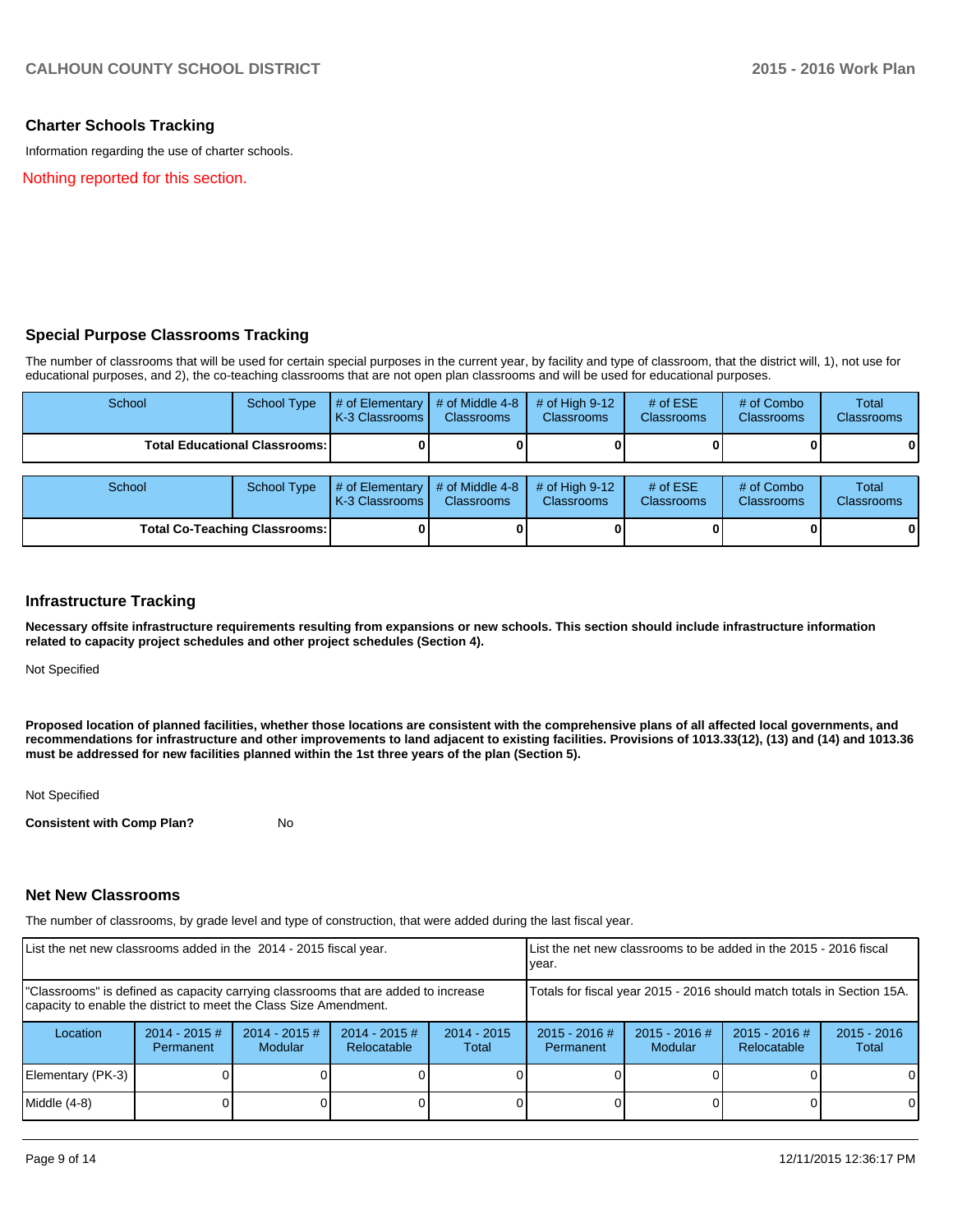| High (9-12) |  |  |  | $\sim$ |
|-------------|--|--|--|--------|
|             |  |  |  | 0      |

# **Relocatable Student Stations**

Number of students that will be educated in relocatable units, by school, in the current year, and the projected number of students for each of the years in the workplan.

| <b>Site</b>                    | $2015 - 2016$    | 2016 - 2017      | $2017 - 2018$ | $2018 - 2019$   | 2019 - 2020     | 5 Year Average |
|--------------------------------|------------------|------------------|---------------|-----------------|-----------------|----------------|
| BLOUNTSTOWN MIDDLE (NEW)       |                  |                  |               |                 |                 | $\overline{0}$ |
| CALHOUN ADULT SCHOOL           |                  |                  |               |                 |                 | $\Omega$       |
| CARR ELEMENTARY & MIDDLE       | 169 l            | 162              | 160           | 140             | 125             | 151            |
| IALTHA PUBLIC SCHOOL           | 182 <sub>1</sub> | 173 <sup>1</sup> |               |                 |                 | 71             |
| <b>IBLOUNTSTOWN ELEMENTARY</b> | 51               | 42               | 39            | 19 <sup>1</sup> | 19 <sub>1</sub> | 34             |
| BLOUNTSTOWN HIGH SCHOOL        |                  |                  |               |                 |                 | $\overline{0}$ |
|                                |                  |                  |               |                 |                 |                |

| Totals for CALHOUN COUNTY SCHOOL DISTRICT         |        |       |       |       |       |            |
|---------------------------------------------------|--------|-------|-------|-------|-------|------------|
| Total students in relocatables by year.           | 402    | 377   | 199   | 159   | 1441  | <b>256</b> |
| Total number of COFTE students projected by year. | 2,143  | 2.123 | 2.117 | 2,078 | 2,063 | 2.105      |
| Percent in relocatables by year.                  | 19 % l | 18%   | 9%    | 8 % I | 7 % L | 12%        |

# **Leased Facilities Tracking**

Exising leased facilities and plans for the acquisition of leased facilities, including the number of classrooms and student stations, as reported in the educational plant survey, that are planned in that location at the end of the five year workplan.

| Location                            | # of Leased<br>Classrooms 2015 - I<br>2016 | <b>FISH Student</b><br><b>Stations</b> | Owner        | # of Leased<br>Classrooms 2019 -<br>2020 | <b>FISH Student</b><br><b>Stations</b> |
|-------------------------------------|--------------------------------------------|----------------------------------------|--------------|------------------------------------------|----------------------------------------|
| <b>BLOUNTSTOWN MIDDLE (NEW)</b>     |                                            |                                        |              |                                          |                                        |
| <b>CALHOUN ADULT SCHOOL</b>         |                                            |                                        |              |                                          |                                        |
| <b>CARR ELEMENTARY &amp; MIDDLE</b> |                                            |                                        |              |                                          |                                        |
| IALTHA PUBLIC SCHOOL                |                                            |                                        | 54 Mod Space |                                          |                                        |
| <b>IBLOUNTSTOWN ELEMENTARY</b>      |                                            |                                        |              |                                          |                                        |
| <b>IBLOUNTSTOWN HIGH SCHOOL</b>     |                                            |                                        |              |                                          |                                        |
|                                     |                                            | 54                                     |              |                                          |                                        |

# **Failed Standard Relocatable Tracking**

Relocatable units currently reported by school, from FISH, and the number of relocatable units identified as 'Failed Standards'.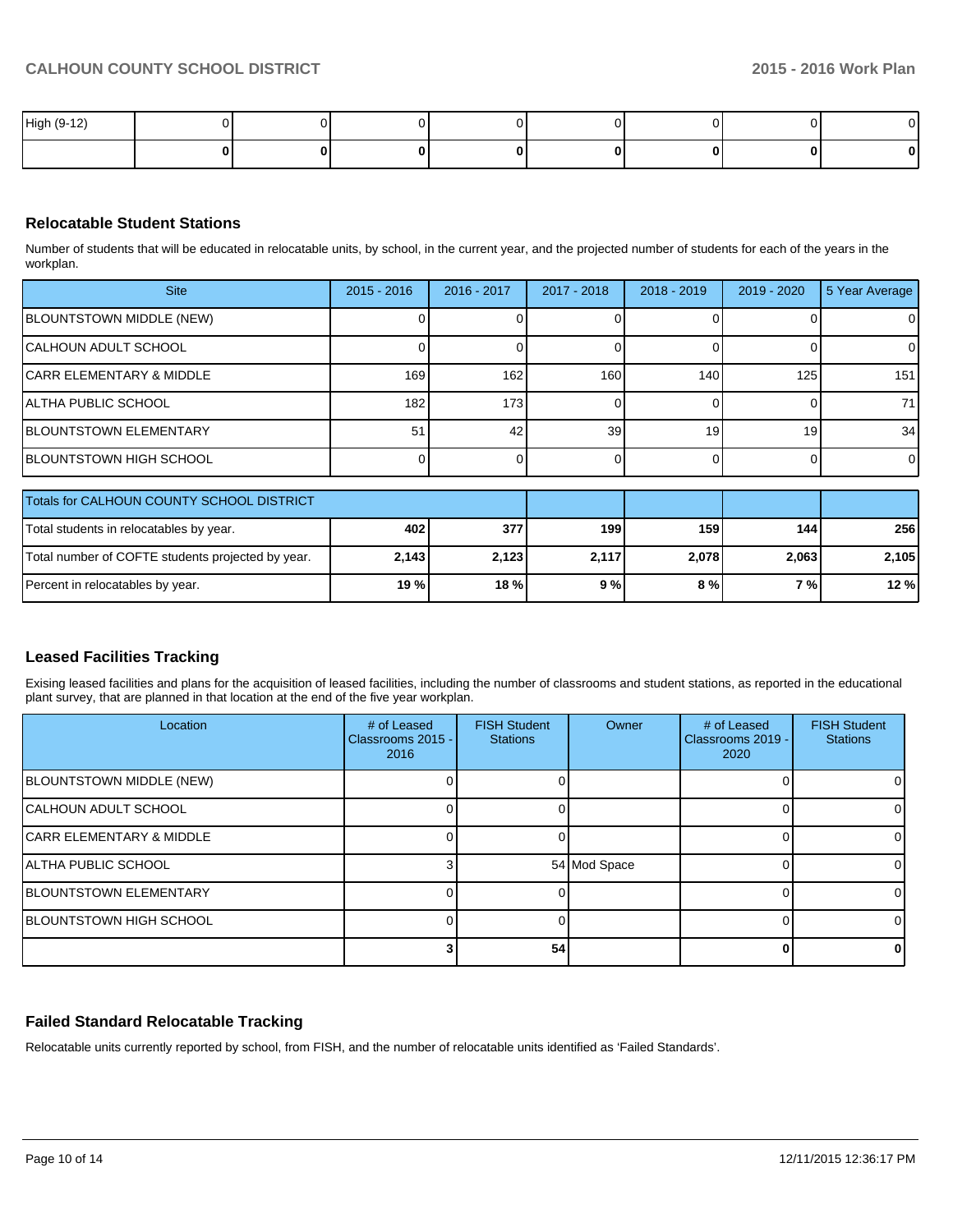Nothing reported for this section.

# **Planning**

## **Class Size Reduction Planning**

**Plans approved by the school board that reduce the need for permanent student stations such as acceptable school capacity levels, redistricting, busing, year-round schools, charter schools, magnet schools, public-private partnerships, multitrack scheduling, grade level organization, block scheduling, or other alternatives.**

Calhoun County School Board has been approved for a Special Facility Funding for a new Altha school starting construction in August 2015.

#### **School Closure Planning**

**Plans for the closure of any school, including plans for disposition of the facility or usage of facility space, and anticipated revenues.**

Not Specified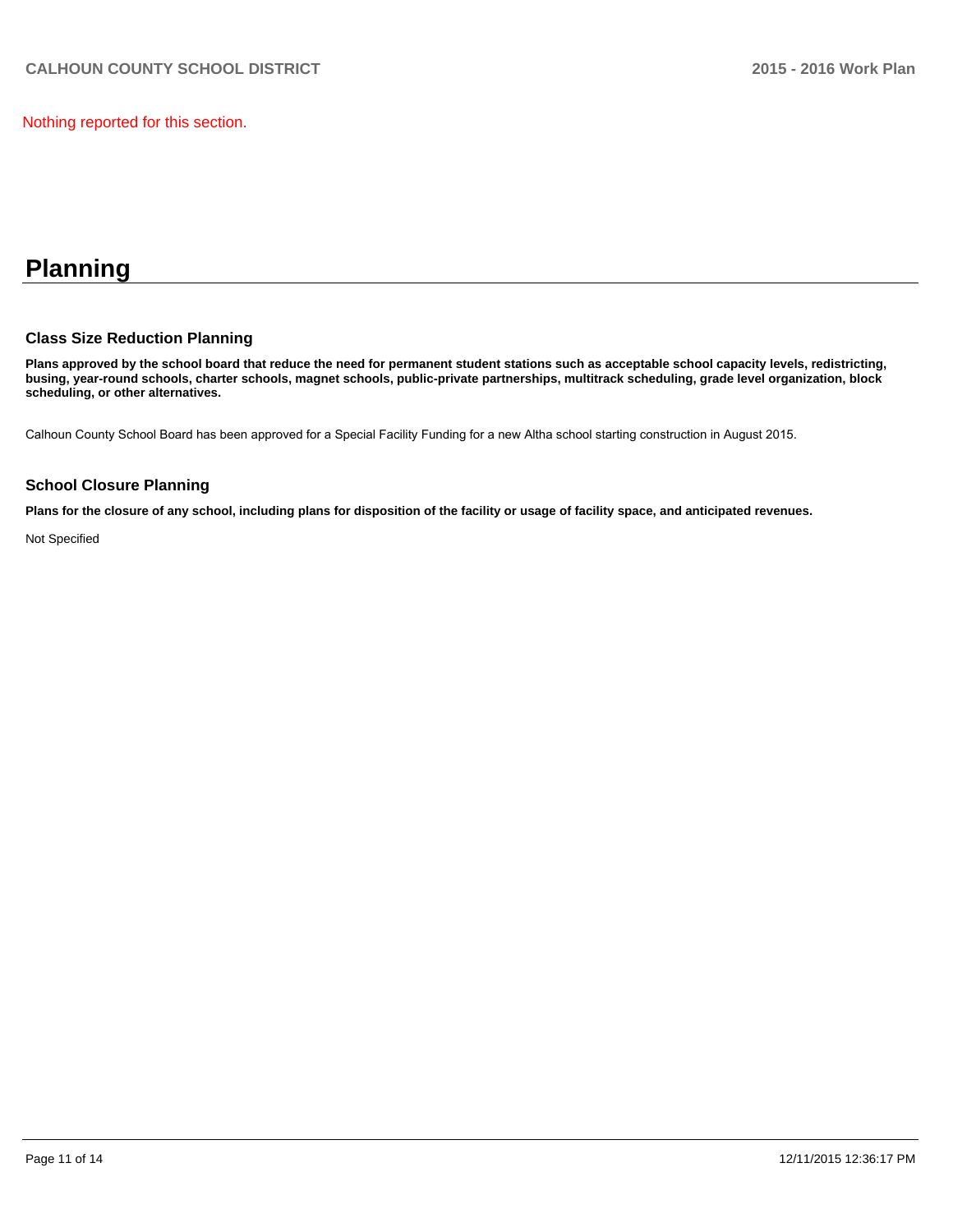# **Long Range Planning**

#### **Ten-Year Maintenance**

District projects and locations regarding the projected need for major renovation, repair, and maintenance projects within the district in years 6-10 beyond the projects plans detailed in the five years covered by the work plan.

Nothing reported for this section.

#### **Ten-Year Capacity**

Schedule of capital outlay projects projected to ensure the availability of satisfactory student stations for the projected student enrollment in K-12 programs for the future 5 years beyond the 5-year district facilities work program.

Nothing reported for this section.

#### **Ten-Year Planned Utilization**

Schedule of planned capital outlay projects identifying the standard grade groupings, capacities, and planned utilization rates of future educational facilities of the district for both permanent and relocatable facilities.

| <b>Grade Level Projections</b>  | <b>FISH</b><br>Student<br><b>Stations</b> | <b>Actual 2014 -</b><br>2015 FISH<br>Capacity | Actual<br>$2014 -$<br>2015<br><b>COFTE</b> | Actual 2014 - 2015<br><b>Utilization</b> | Actual 2015 - 2016 / 2024 - 2025 new<br>Student Capacity to be added/removed | Projected 2024<br>2025 COFTE | $-$ Projected 2024 -<br>2025 Utilization |
|---------------------------------|-------------------------------------------|-----------------------------------------------|--------------------------------------------|------------------------------------------|------------------------------------------------------------------------------|------------------------------|------------------------------------------|
| Elementary - District<br>Totals | 836                                       | 836                                           | 651.00                                     | 77.87 %                                  |                                                                              | 646                          | 77.27 %                                  |
| Middle - District Totals        | 1.757                                     | 1,580                                         | 1.115.00                                   | 70.57 %                                  |                                                                              | 1.110                        | 70.25 %                                  |
| High - District Totals          | 846                                       | 676                                           | 376.00                                     | 55.62 %                                  |                                                                              | 371                          | 54.88%                                   |
| Other - ESE, etc                | 191 <sub>1</sub>                          | 286                                           | 0.00                                       | $0.00\%$                                 |                                                                              |                              | 0.00%                                    |
|                                 | 3,630                                     | 3,378                                         | 2,142.00                                   | 63.41 %                                  |                                                                              | 2,127                        | 62.97 %                                  |

**Combination schools are included with the middle schools for student stations, capacity, COFTE and utilization purposes because these facilities all have a 90% utilization factor. Use this space to explain or define the grade groupings for combination schools.**

No comments to report.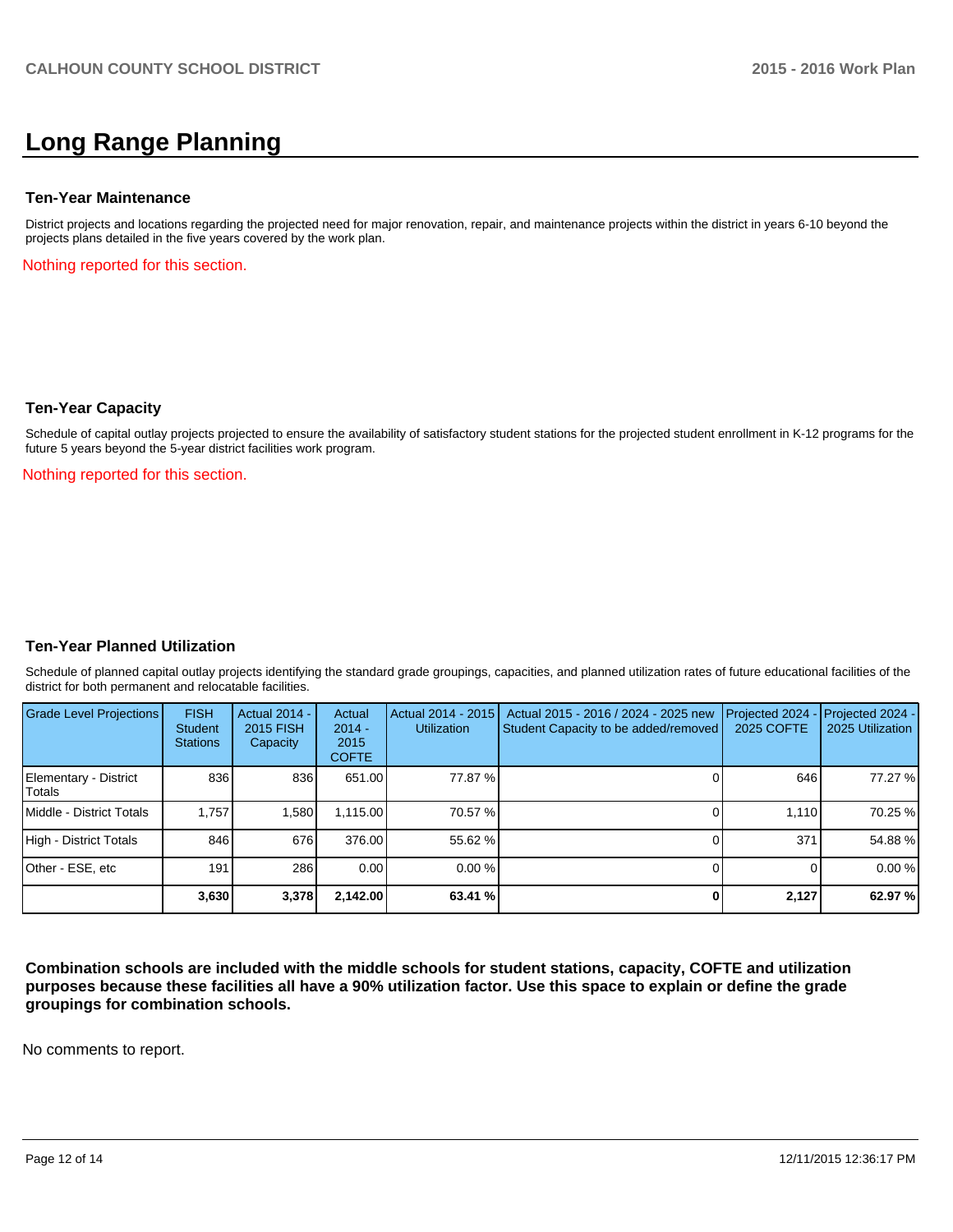#### **Ten-Year Infrastructure Planning**

**Proposed Location of Planned New, Remodeled, or New Additions to Facilities in 06 thru 10 out years (Section 28).**

Nothing reported for this section.

Plans for closure of any school, including plans for disposition of the facility or usage of facility space, and anticipated revenues in the 06 thru 10 out **years (Section 29).**

Nothing reported for this section.

#### **Twenty-Year Maintenance**

District projects and locations regarding the projected need for major renovation, repair, and maintenance projects within the district in years 11-20 beyond the projects plans detailed in the five years covered by the work plan.

Nothing reported for this section.

### **Twenty-Year Capacity**

Schedule of capital outlay projects projected to ensure the availability of satisfactory student stations for the projected student enrollment in K-12 programs for the future 11-20 years beyond the 5-year district facilities work program.

Nothing reported for this section.

#### **Twenty-Year Planned Utilization**

Schedule of planned capital outlay projects identifying the standard grade groupings, capacities, and planned utilization rates of future educational facilities of the district for both permanent and relocatable facilities.

| <b>Grade Level Projections</b>    | <b>FISH</b><br><b>Student</b><br><b>Stations</b> | <b>Actual 2014 -</b><br>2015 FISH<br>Capacity | Actual<br>$2014 -$<br>2015<br><b>COFTE</b> | Actual 2014 - 2015<br><b>Utilization</b> | Actual 2015 - 2016 / 2034 - 2035 new<br>Student Capacity to be added/removed | Projected 2034<br>2035 COFTE | Projected 2034 -<br>2035 Utilization |
|-----------------------------------|--------------------------------------------------|-----------------------------------------------|--------------------------------------------|------------------------------------------|------------------------------------------------------------------------------|------------------------------|--------------------------------------|
| Elementary - District<br>l Totals | 836                                              | 836                                           | 651.00                                     | 77.87 %I                                 |                                                                              | 650                          | 77.75 %                              |
| Middle - District Totals          | 1.757                                            | 1,580                                         | 1.115.00                                   | 70.57 %                                  |                                                                              | 1.100                        | 69.62 %                              |
| High - District Totals            | 846                                              | 676                                           | 376.00                                     | 55.62 %                                  |                                                                              | 370                          | 54.73 %                              |
| Other - ESE, etc                  | 191 <sub>1</sub>                                 | 286                                           | 0.00                                       | 0.00%                                    |                                                                              |                              | 0.00%                                |
|                                   | 3,630                                            | 3,378                                         | 2,142.00                                   | 63.41 %                                  |                                                                              | 2,120                        | 62.76 %                              |